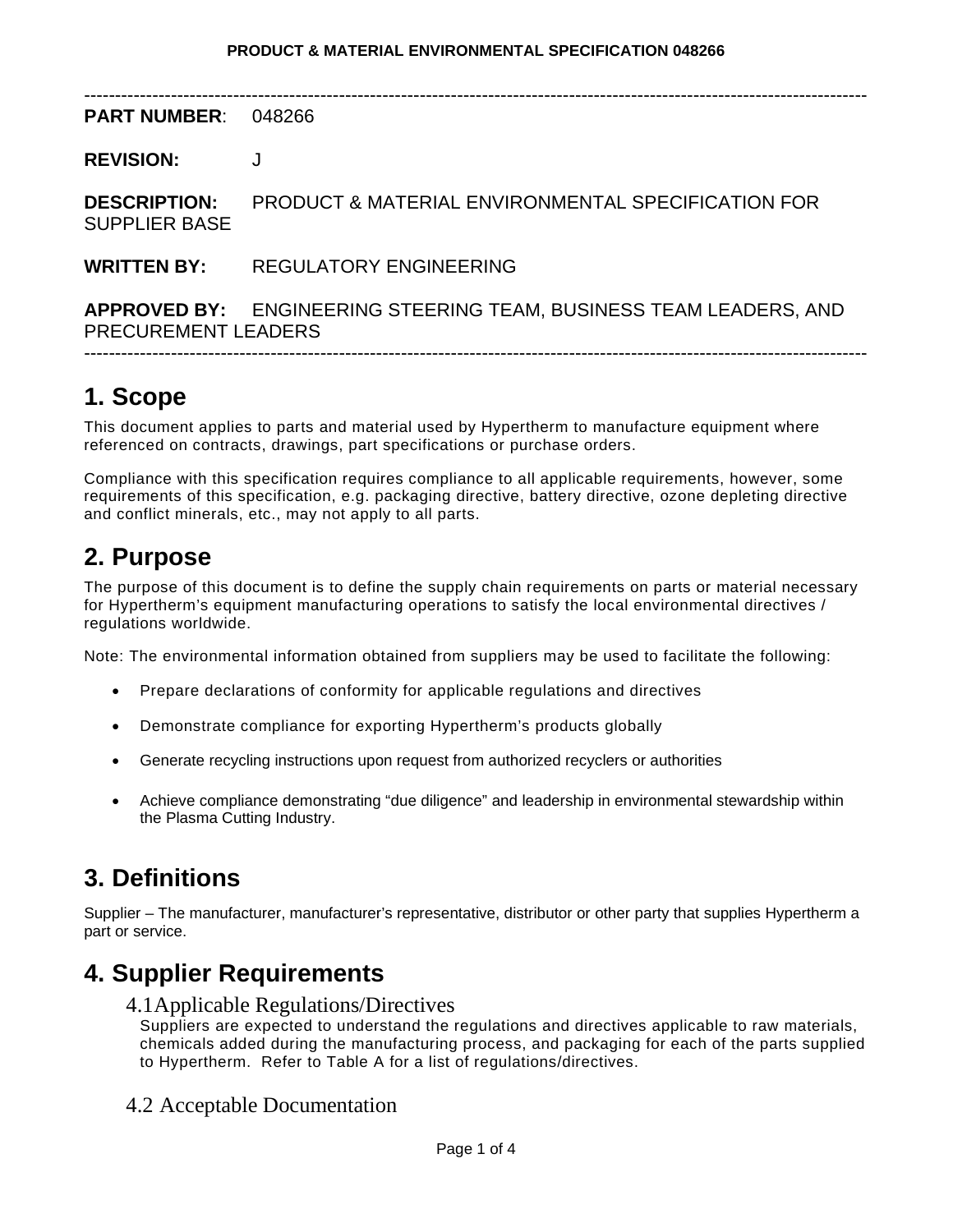#### **PRODUCT & MATERIAL ENVIRONMENTAL SPECIFICATION 048266**

Each regulation or directive may require several ways to show compliance. Showing compliance and the acceptable documentation depends on where the material/product is in the supply chain. The following are some examples of acceptable documentation:

- Certificate of Compliance
- Full Material Disclosure
- Formal test results showing material/product chemical composition
- Letter of acknowledgment or statement
- Online access to documents that show compliance
- IPC 1752 Material Declaration
- Documents of Exceptions

# Table A

Notes:

1. The "Information Details" field in the table provides the website and, in some cases, the link where the details for each regulation can be found. Listed in this table are the base regulations, it is required that declarations of compliance are as per the latest amendments to the base regulations.

| Regulation/Directive                     | Information Details & Key<br>words for searching                  | General<br>Applicability                                     |  |
|------------------------------------------|-------------------------------------------------------------------|--------------------------------------------------------------|--|
| ROHS 2011/65/EU<br>Amendment 2015/863/EU | https://ec.europa.eu/<br>European Commission                      | Electrical &<br>Electronic<br>Components,<br>Printed Circuit |  |
|                                          | "ROHS Directive"                                                  | Boards                                                       |  |
| WEEE 2012/19/EU                          | https://ec.europa.eu/                                             | Electrical &<br>Electronic                                   |  |
|                                          | European Commission                                               | Components,<br>Printed Circuit                               |  |
|                                          | "WEEE Directive"                                                  | Boards                                                       |  |
| REACH EC 1907/2006                       | https://ec.europa.eu/<br>European Commission                      | Any material or<br>component                                 |  |
| California Prop 65                       | https://oehha.ca.gov/proposition-<br>65                           | Any material or<br>component                                 |  |
|                                          | California Office of<br>Environmental Heath Hazzard<br>Assessment |                                                              |  |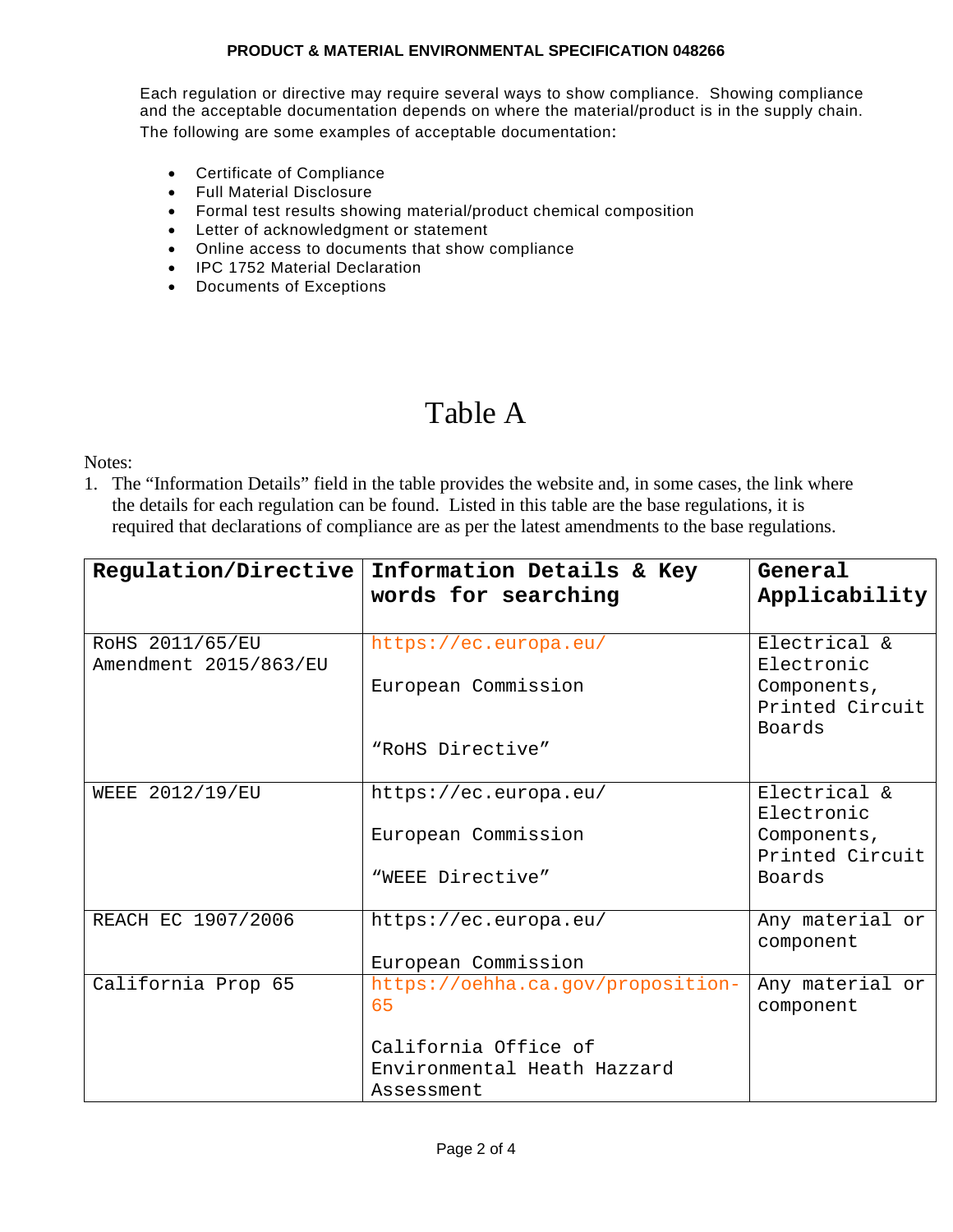### **PRODUCT & MATERIAL ENVIRONMENTAL SPECIFICATION 048266**

| Directive 94/62/EC on   | https://ec.europa.eu/      | Final product   |
|-------------------------|----------------------------|-----------------|
| Packaging and Packaging |                            | or materials    |
| Waste                   | European Commission        | used for        |
|                         |                            | purposes of     |
|                         | "/62/EC on packaging"      | product         |
|                         |                            | packaging       |
| Directive 2006/66/EC,   | https://ec.europa.eu/      | Products that   |
| on batteries and waste  |                            | contain         |
| batteries               | European Commission        | batteries       |
| Conflict Minerals,      | https://www.sec.gov        | Any material or |
| SECURITIES AND EXCHANGE |                            | component       |
| COMMISSION (SEC) 17 CFR | US Securities and Exchange |                 |
| Parts 229 and 249       | Commission                 |                 |
|                         |                            |                 |